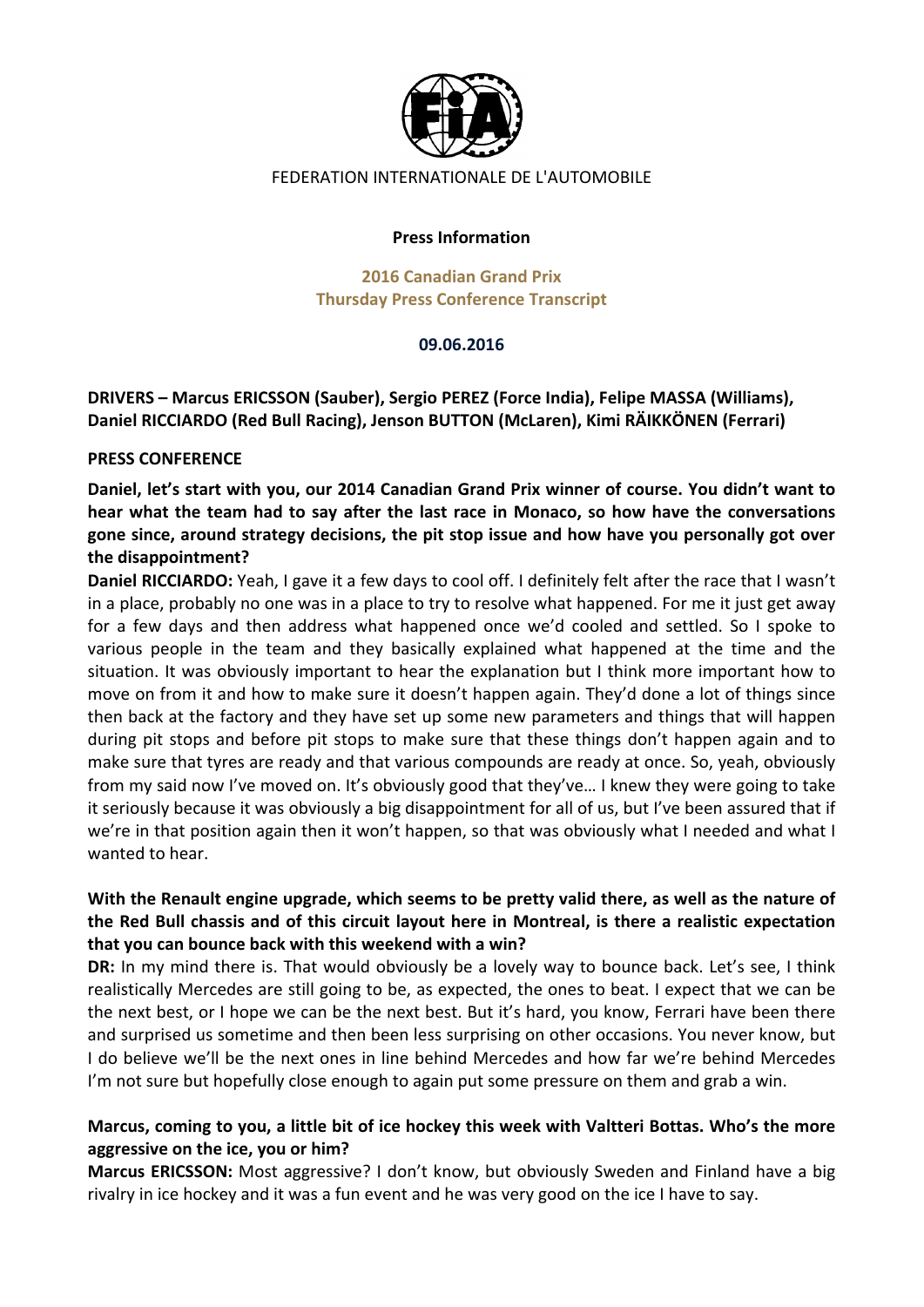# Speaking of aggression, there was a self-destructive situation between you two Sauber drivers in **Monaco.** Do you and the team just have to accept that as Sauber isn't really racing any other team you're going to be racing each other like this week in week out?

**ME:** No, it shouldn't be like that of course. Now it happened in Monaco and we all spoke about it and discussed it and we cleared the air about it. We had different opinions but it's all done and settled now and we are looking forward to Montreal together as a team.

## Thanks. Felipe coming to you, you're scored points in four of the last five Canadian Grands Prix, **you're the only driver this season to have scored points in every round and you've been ahead** of your team-mate 60% of the time. How satisfied can you be with that?

**Felipe MASSA:** Well, satisfied, when you score one point, is not really the right answer. I really hope we can score more than what we're doing. You always want more. It's on the consistent side in terms of scoring points but we need to work to get a little bit more than one point like we did in Monaco and getting closer to the top five at every race, that's what we want to do, that's what we're working for and I really hope that we can carry on scoring a good amount of points at every race. 

# Williams has owned third place for the past few seasons but that looks to have slipped to fourth this season, and Force India in the last month or so have been coming for you as well. What's holding you back?

**FM:** Well, I think that Red Bull is definitely the team that has grown most and as everybody could see, they even won races this year and they were fighting to win even the last race, so I think with the other teams we are fighting a good way. Definitely Monaco was not the best track for us but I'm really looking forward to being competitive back here and even in the next races and be back on this important fight to maybe even fight for the third, which would be not so easy, but to keep our fourth position also I think we can do and we're fighting for that.

# Thank you for that. Kimi, coming to you, three podiums from the opening six rounds is your best start to the season since 2013, but do you and the team feel that you have fallen behind Red **Bull rather than closed on Mercedes?**

Kimi RÄIKKÖNEN: I wouldn't say it like that. We know what we've done, we're definitely more strong in the car and other areas than we were last year. Maybe the results haven't showed it exactly, but it's not been the easiest start for us as a team, but we know that as long as we do our stuff and keep working it will pay off. As I say, it's not been what we're looking for exactly, but the package has improved and we're working on that all the time. We know our weaknesses and where we have to improve. Obviously you always look for better results and wins, putting the two cars up there, but so far it's been a bit tricky this start of the year, but we are more or less there, so we keep doing the same things.

# A significant update to the car is a pretty traditional thing for Ferrari in Montreal, so the turbo update you have this weekend has been long awaited. Will this now allow you to fully exploit the power unit?

**KR:** We fully exploit it all the time. This is a step forward. How much, time will tell. It's a new part and we would never put any new parts on the car if we didn't think it improves, but is it going to be what kind of step? I don't expect any miracles suddenly but it's the right direction and it's something that's been for a while that we've been waiting to have it. It's more like any other new parts we bring, it's not suddenly something magic, so it's a very normal work in progress for us as a team, as Ferrari, and it's going in the right direction all the time.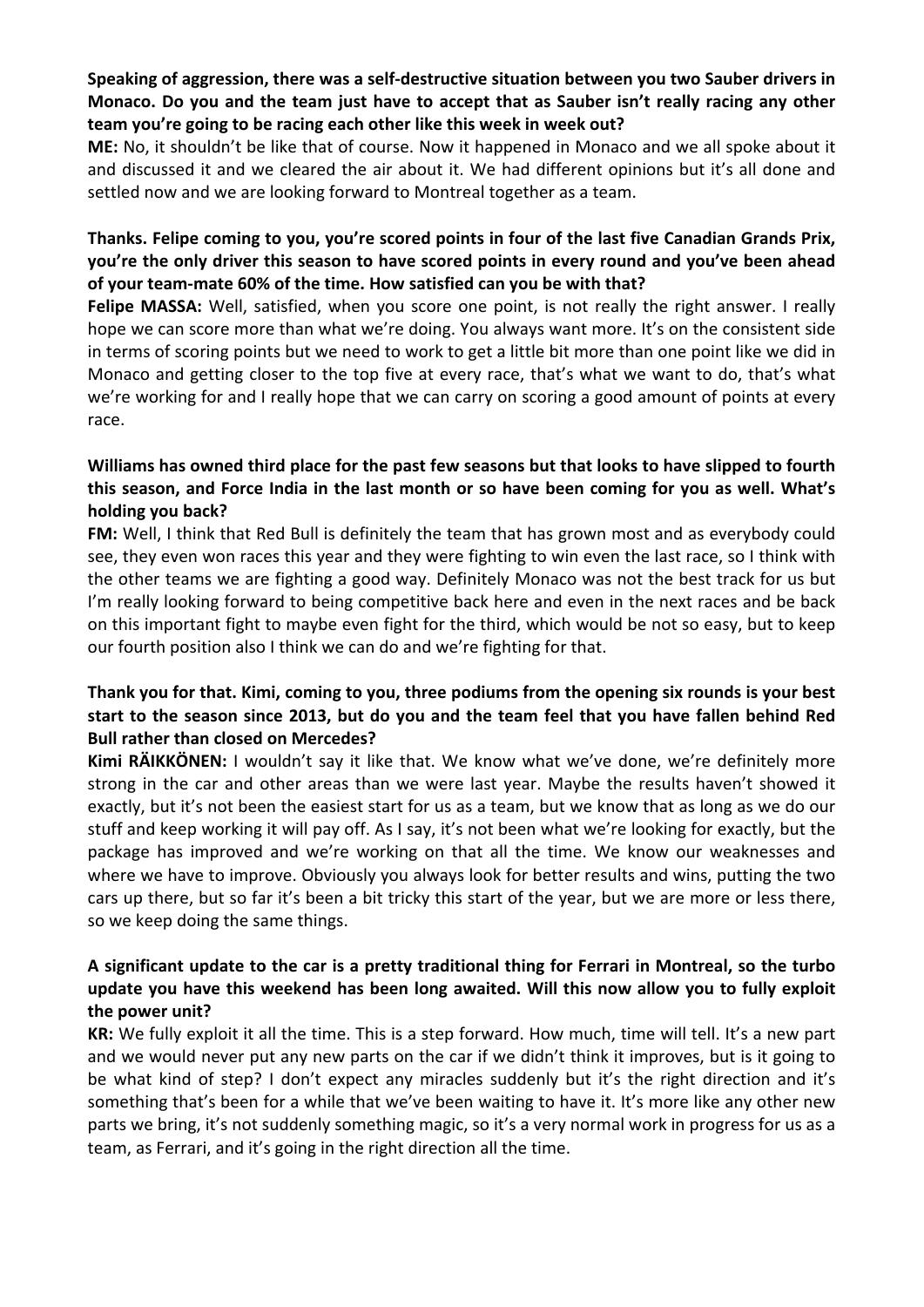# Thank you for that. Jenson, coming to you, a former winner of this race, the epic wet race of **2011, two other podiums here in Montreal in 15 appearances at this track. Tell us what makes** this place special for you, and what's the best way to drive it?

**Jenson BUTTON:** Wow, what makes it special? I think it's always your history that makes a place special, isn't it. First time to every circuit, it's nice, but it's the history and your experiences there that makes a place special. 2011 was very special. You know me, I'm a trouper, and it's about fighting through and never giving up. So, it's always those special experiences that make an event for me.

#### And the best way to drive it? The best way to be quick here?

**JB:** To be fair, you need a car that is efficient. You need a car that's good on braking. I suppose every circuit is the same, but those are specifically important areas/. It's having confidence to use the kerbs here, carry speed and when the weather is like this, making the right calls.

## A bit like Felipe, it's not been big points, but you have scored in the last three races, from a fairly consistent P12, P13 on the grid. Where is the step coming from to get into Q3 and challenge for **he bigger points?**

**JB:** For big points, I think it's going to be a while before we're actually going competitive enough to fight for big points, but we are making good progress. People would think that this isn't a circuit that would suit our car, but it's going to be alright. We've come here with some upgrades, which should help us. It's not big but it should help us. We are very efficient in terms of our car. I know that Exxon Mobil had been working very hard with Honda with fuel. We have an upgrade here, which should help in that areas, so, yeah, we're positive.

## **Q: Sergio, coming to you, fantastic podium last time out in Monaco. Your sixth in Formula One. You scored one here back in 2012. Is there a sense of optimism that you can continue this strong run?**

**Sergio PÉREZ:** Well, Monaco was a very special race under certain conditions and to get into the points, everything worked perfectly for us: with the strategy; with all the calls that we did in Monaco. So it was a race under very special conditions. We are expecting something similar here for Sunday but you never know. I really hope we can carry the form, y'know? Probably podiums is not the realistic word for us at the moment but certainly continue the progress and keep scoring points and aim to beat Williams, which is the team ahead of us, which is going to be difficult but I think we are making good progress and we are getting better and better every race.

## **Q: With 100 grands prix on the board in what's been essentially a career of two parts, where do you** go from here? Do you sense that there is a chance to move back to a top team?

**SP:** You never know. To be honest I'm not really obsessed with that. If that happened that would be a great opportunity to me and I really hope in the near future I can have the opportunity to be in a car that can give me the opportunity to win. But right now all I can do is to focus on this weekend, do my best for this one and then after this one think about Baku and whatever. The most important thing for me is to focus on the present and try to keep doing the job that I've been doing so far.

#### **QUESTIONS FROM THE FLOOR**

**Q:** (Peter Windsor – F1 Racing) Daniel, I'm interested to know in the debrief whether or not, in the context of other dramas we've had at Monaco over the years, drivers missing the red light for scrutineering, Lewis' obvious problem last year with the call, whether or not Monaco itself is a function of the issue that happened, because of the tightness of the garage, the general confusion of Monte Carlo, or if it was something that could have happened anywhere?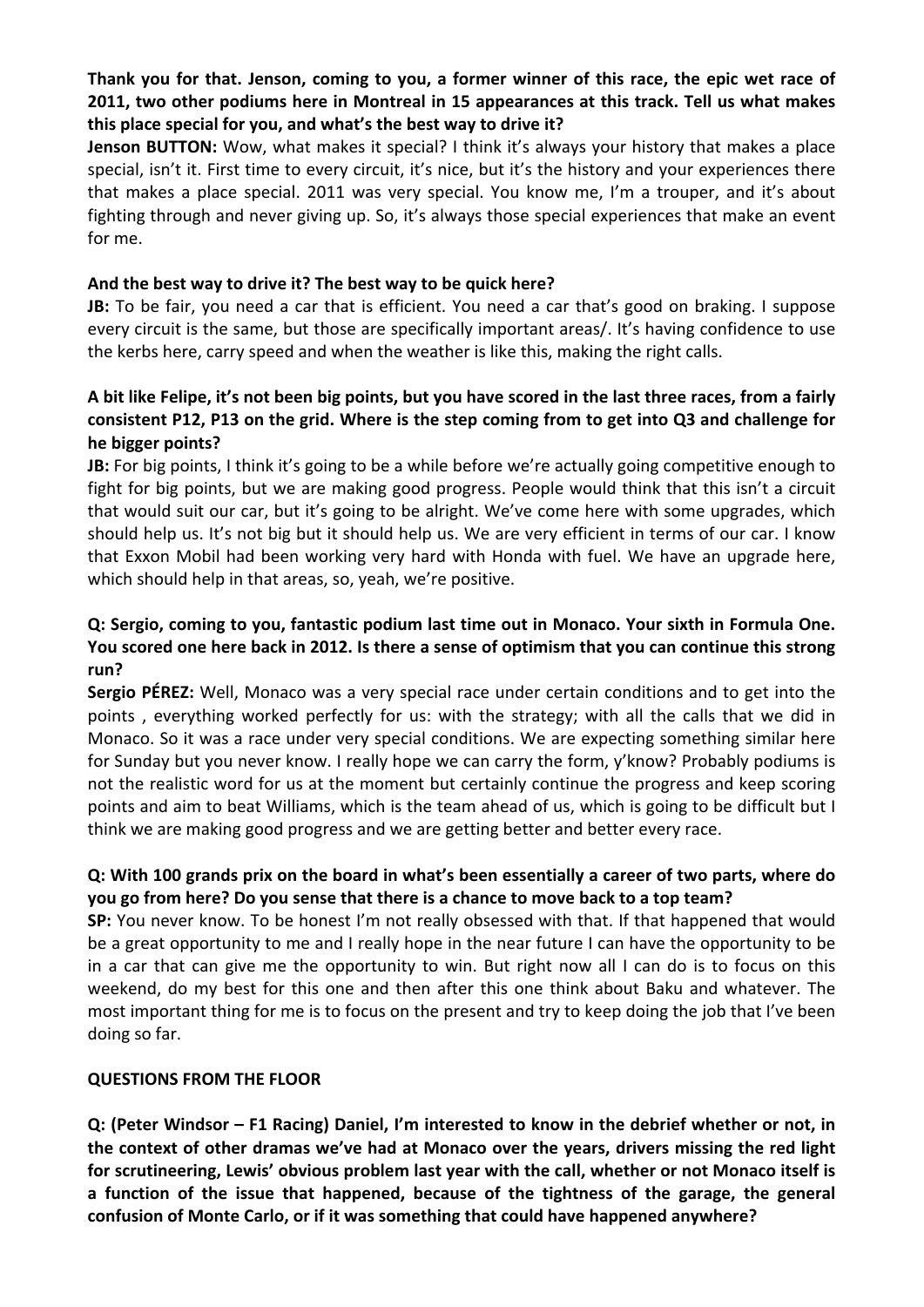**DR:** I think... yeah, the nature of the pits and everything in Monaco, it does make it harder to move around. The garage is small. Whether it would have been a different story at another track, I'm not sure. I think it came down to a late call, a late change of heart. Basically after the team saw what tyres Lewis had put on, they decided to change their decision. Let's say we were always intending on using one compound and once they saw Lewis change, or go to the UltraSoft - I think the team probably expected him to use a SuperSoft – then it got them thinking and then it was all a bit lastminute. So, whether a last-minute call, say at Barcelona, would have allowed that to happen a bit more fluently, I'm not sure. Yeah, I think the call was just a bit rushed and with Monaco being what it is, it was probably just a bit chaotic for the circumstances. I think it all probably added up: small garage; the intensity of the whole weekend and that track and what it does probably didn't help. Yeah.

# **Q: (Andrea Cremonese - La Gazzetta dello Sport) Question for Daniel and one for Kimi. For**  Daniel, is about the ambition of this season. After the win of your team-mate in Barcelona, the pole position and nearly victory in Monaco, if you wish that the car is going well here, you can think even to fight for the Championship this year? And for Kimi, we would like to know about **your future, if you have a deadline with Ferrari to decide what happens next year?**

**DR:** Yeah, coming into the season, didn't expect to be... probably didn't expect to be third in the Championship but after so many races in, and yeah, we've seen no points in Russia and could have got more in China without the puncture, and the last two races, we could be very close to probably... yeah... we'd be very close to the front of the Championship right now. So, you know, I'm still not looking at that yet. I would love to be in a position in a few races time and say yeah, we can fight for a title this year. I think that would be a pretty nice, unexpected fight and story for F1. I think this race will be pretty telling. If we can be competitive here, you never know. It's still a long-shot, for sure, but if we can be competitive then sure I believe in myself that I can fight and do what I've got to do to put myself in a position come the end of the year. So, fingers crossed we can... Barcelona and Monaco isn't... wasn't a one-off. I hope we can fight again for the rest of the season. And I believe we can: whether it's a win or a podium... to be continued.

## Kimi, second question was to you, is there is a deadline in terms of your future with Ferrari?

**KR:** I don't know anything more. You guys seem to be knowing a lot every week, this and that. It's not in my decision in the end. I always said I'm happy to be here, I hope I will be here for helping Ferrari get where we want to get as a team. What happens in the future, we will see.

# **Q: (Dieter Rencken – Racing Lines) Daniel, first Spain then Monaco. How much have these two**  events damaged your relationship with the team – have you forgiven the team absolutely and **totally for these two incidents?**

**DR:** Yeah, obviously, as I said after Monaco I was happy to keep some distance for a few days. For myself as well, it probably wasn't healthy to just address it straight away. But yeah, for sure, for a few days I was upset I guess, and obviously ruing some missed opportunities  $-$  but it's one of those things: it happens; it's unfortunate it happened back-to-back. That, how do I say, expanded the feelings and the emotion a lot more. But yeah, I've moved on. I've still obviously got a lot of faith in the team and I don't doubt things with them moving forwards. For me it's obviously really important this weekend to execute a perfect weekend from my side and from the team's side and get back on track. Because obviously we've shown we have a good car, we've got good material. It's just trying really to maximize it. The last four weekends I've left Sunday feeling I should have got more. So yeah, this weekend it's just to try leaving on Sunday knowing that we've maximized everything from both sides.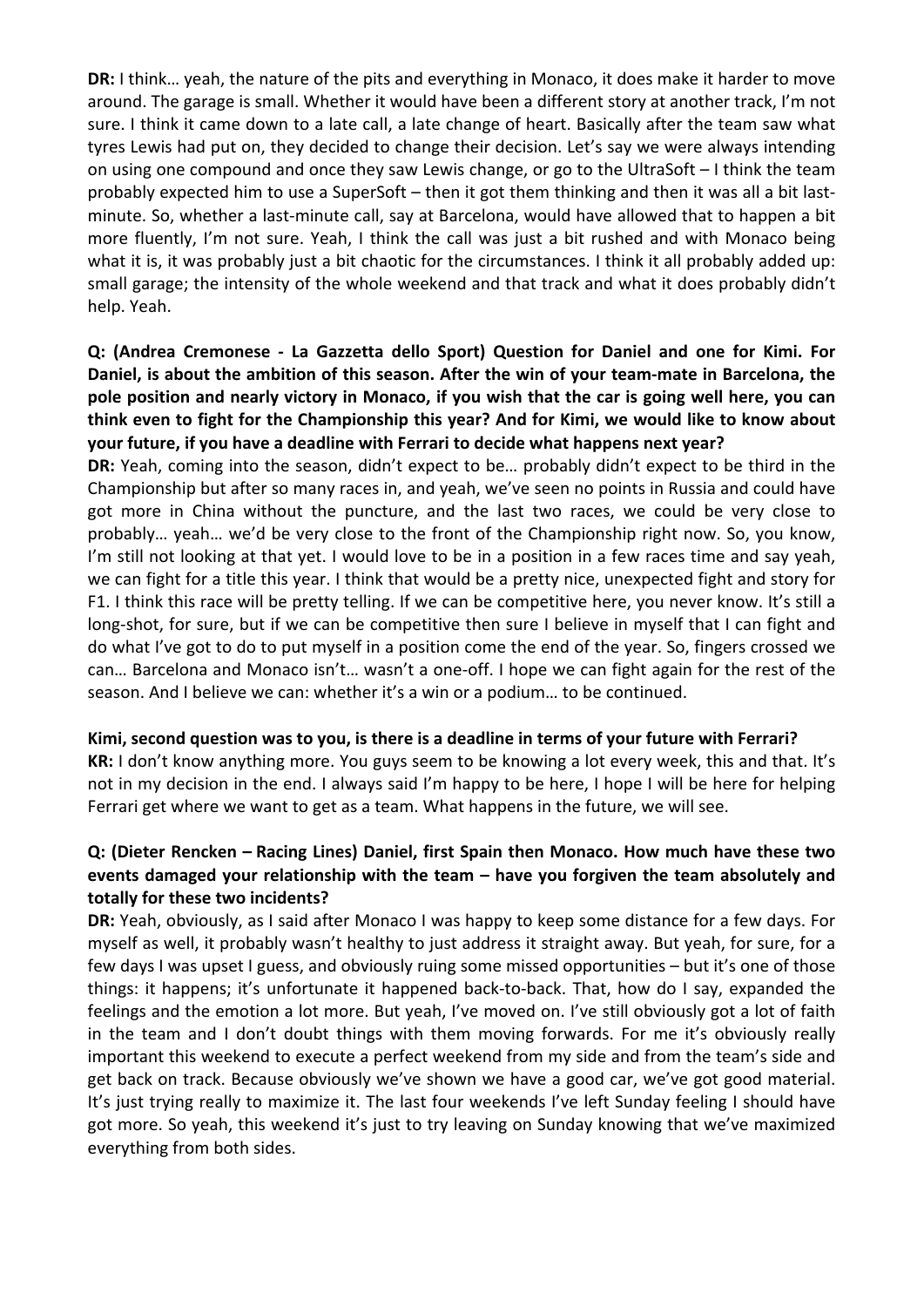# **Q: (Jérôme Bourret – L'Equipe) Braking is of course something crucial here. Could you please tell**  us something about how difficult it is to find the right braking lap after lap during the race – and how demanding it is from a physical point of view?

**JB:** I think the race is fine in terms of braking. I think with the way that the cars are these days it does make it a little bit trickier with the deployment that we have that is obviously different to qualifying – well it is for us, I don't know if it is for everybody else – and also there will be fuel saving here so – and again I don't know if it is for everyone else – but that does change your braking. It changes the brake temperatures, obviously. So you have to be very careful of that and it's studied throughout the race. But for me the more difficult time to get your braking right is qualifying. Because you're right on the edge: it's bumpy; easy to lock wheels  $-$  but you've got to have that confidence in the car to brake as late as you can because there's a lot of lap-time there.

# Felipe, what's your perspective on this? You're obviously running a Mercedes engine, will you be fuel-saving on Sunday? And your thoughts on the braking.

FM: For sure it's a track that you need to have a good... brakes need to work well so it's easy to get... we saw in the past many teams struggling with overheating problems in the braking. We need to be careful, try to use everything in the proper way to have no problems. Actually in all these two and a half years that I'm here with Williams, we never had a problem on the brakes so I don't really see we can have any problem during the race. I think the fuel consumption can be an issue for everybody here, so we need to wait and see how it's going to be tomorrow and the numbers and prepare the race in the proper way.

## Sergio, anything to add?

**SP:** Yeah, I think Montréal is very hard on braking, especially in the race if you are in the traffic and it's hot on Sunday – which doesn't look like. It can be really demanding on the brakes with the brakes overheating. And, as Jenson said, we're going to be fuel-saving, all of us, on Sunday if it's a straightforward race. That makes it a bit easier in a way, on the brakes, but it can always be quite tricky. I think the most challenging day for the brakes is Saturday. Saturday in qualifying you really have to be on the edge and there's a lot of time to be gained under braking. So you have to have the confidence to approach it well.

## **Q: (Alexander Govorov – Championnat.com) Felipe, the last couple of years in Montreal** Williams was very strong, but you're struggling on slow tracks. Do you see the race in Montreal as an opportunity to be back in the top six and maybe fight for the podium?

**FM:** Yeah, definitely. I really hope we can be competitive on this track, not just this track but maybe Baku can be a positive track for us, Austria, so I'm really looking forward that this next race can be a circuit that we can be strong on, maybe fighting for the top five, maybe a podium because that's what we want and we will try.

**Q: (Leigh Diffey – NBC Sports) Jenson, there's an abundance of information for us all to look at**  to see how things have improved, whether that's lap time or your qualifying spots or race results, but what are the immeasurable things that have changed within the team? Has there **been a shift in morale or a change of tone in conversation? Just take us inside the team. JB:** Yeah, from the outside, you always ask the questions: where is it, when are you going to be competitive? And then you get... every time I speak to the press it's how about now? How about now? How about now? How about now? It's unbelievable, the pressure from the outside but from the inside we know where we are, we know we're improving and I think the atmosphere in the team is very good. Fernando and myself are both very experienced, I think we bring a lot to the team in terms of our experience and direction and there is a lot in the pipeline. It's always very difficult because we're in a season where we want to get the result we can, as everyone does, and I think it's the same for everyone. With a regulation change next year, it changes everything, in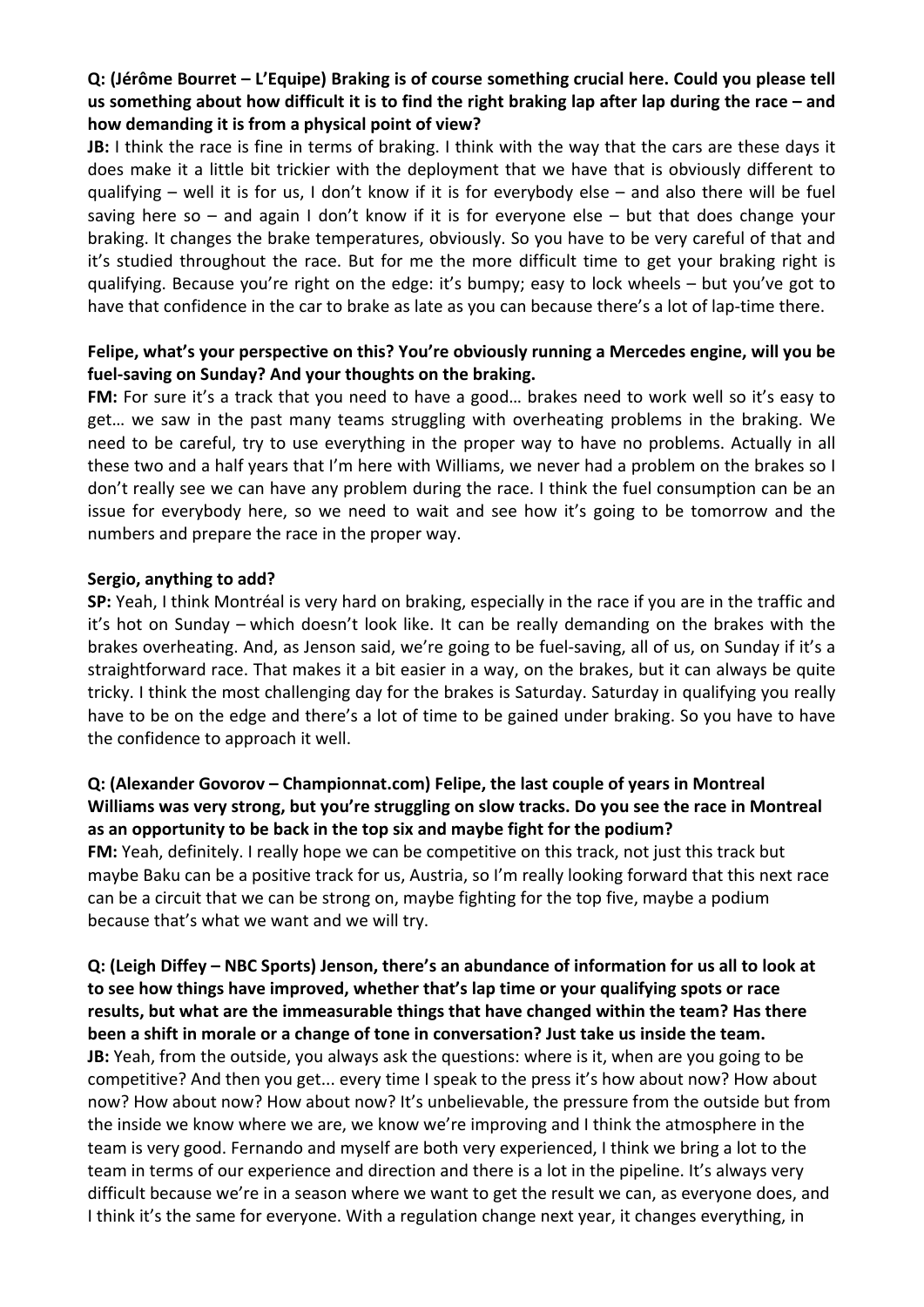terms of how much effort is put into that single season. But I'm happy with the progress that's being made there is a good feeling. We feel that a lot of the time we are getting the maximum out of the car which is the main thing right now and yeah, we're still quite a way off the pace but it will come, it is just a matter of time but it always takes a lot longer than you want.

# **Q: (Dieter Rencken – Racing Lines) Daniel, sorry to harp on about this but how did the** reconciliation come about? Did you make the 'phone call, did they call you, did you just arrive at the factory or how did that happen?

**DR:** It was all over the 'phone. I let it cool a couple of days and then I spoke to Christian, I spoke to my engineer and obviously Christian just explained... obviously apologised on everyone's behalf and just explained what went down and the reasons why there was confusion and why obviously the tyres weren't ready and this and that. So that was really the 'phone call with Christian and then I spoke to Simon, my engineer, that was later in the week, after they'd got a chance to spend some days in the factory and basically just to hear what they'd put in place. And also I questioned... because everyone highlighted the second pit stop which was where effectively we lost the race but I questioned the first pit stop as well because that was the one... already when I came out behind Lewis, I was like 'well, we've put ourselves in a race now with Lewis which we didn't have to be in so...' I just wanted to make sure that the first pit stop was being addressed as heavily as the second one and then Simon obviously explained that they were not looking into that but acknowledging that that was also, I would say, a mistake. So yeah, it was just to get some clarity on everything. Yes, there's going to be some new software they've now put in for strategy and some live stuff during the race that can obviously make us more prepared, and if there are some late calls again, to make sure that everything's put in place. Yes, obviously I had plenty of questions to ask but they answered them with confidence and that's all I needed to hear.

# **Q:** (Peter Windsor – F1 Racing) Sergio, it wasn't that long ago that you were certainly heading for a podium if not a win here. Big shunt with Felipe but I noticed you and Felipe are now big mates at the back there, chatting away, having a laugh. I wonder when you come back here whether **you think about that and how that incident in your mind has been resolved, whether you think it was 50-50 now?**

**SP:** I still think it was his fault. But I got the penalty though. Well, it was a long story after that. **FM:** Very long.

**SP:** But yeah, that day I was so close to win the race, actually. I remember Rosberg had an issue in the last laps and I was getting really close to him but then I had an issue as well with the brakes actually, my brakes were quite overheated, I had a problem with the BBW(brake by wire) so that was hurting my brake balance a lot, I was losing a lot of lap time with the brakes and I lost the place to Daniel and he went on and won the race. But in general that day was an extremely good race for me and we found ourselves in a position that we were not expecting to. Unfortunately, on the last lap, it all went to bad with a crash but it was a really good race and we were close to win that day.

**FM:** My thoughts? So we crashed, it was really bad for both of us and I hope this thing doesn't happen any more. But I was not penalised!

**Q:** (Robby Pacicco – Popular Hispanics) Felipe, last year you had a little intruder on the track while you were racing. Did you adjust your race strategy for another groundhog this year? **FM:** Here is a place that you can maybe see that. I hope they stay safe in their place. It can maybe happen but it must be really dangerous what happens to us or to the race. It was fun actually.

**Q: (Leigh Diffey – NBC Sports) Kimi, there's been a lot of discussion about braking today. For the**  last two years in a row, going up into the hairpin, exiting the hairpin, you've spun in exactly the same manner and you even said on the radio to the team last year 'that was the same as last